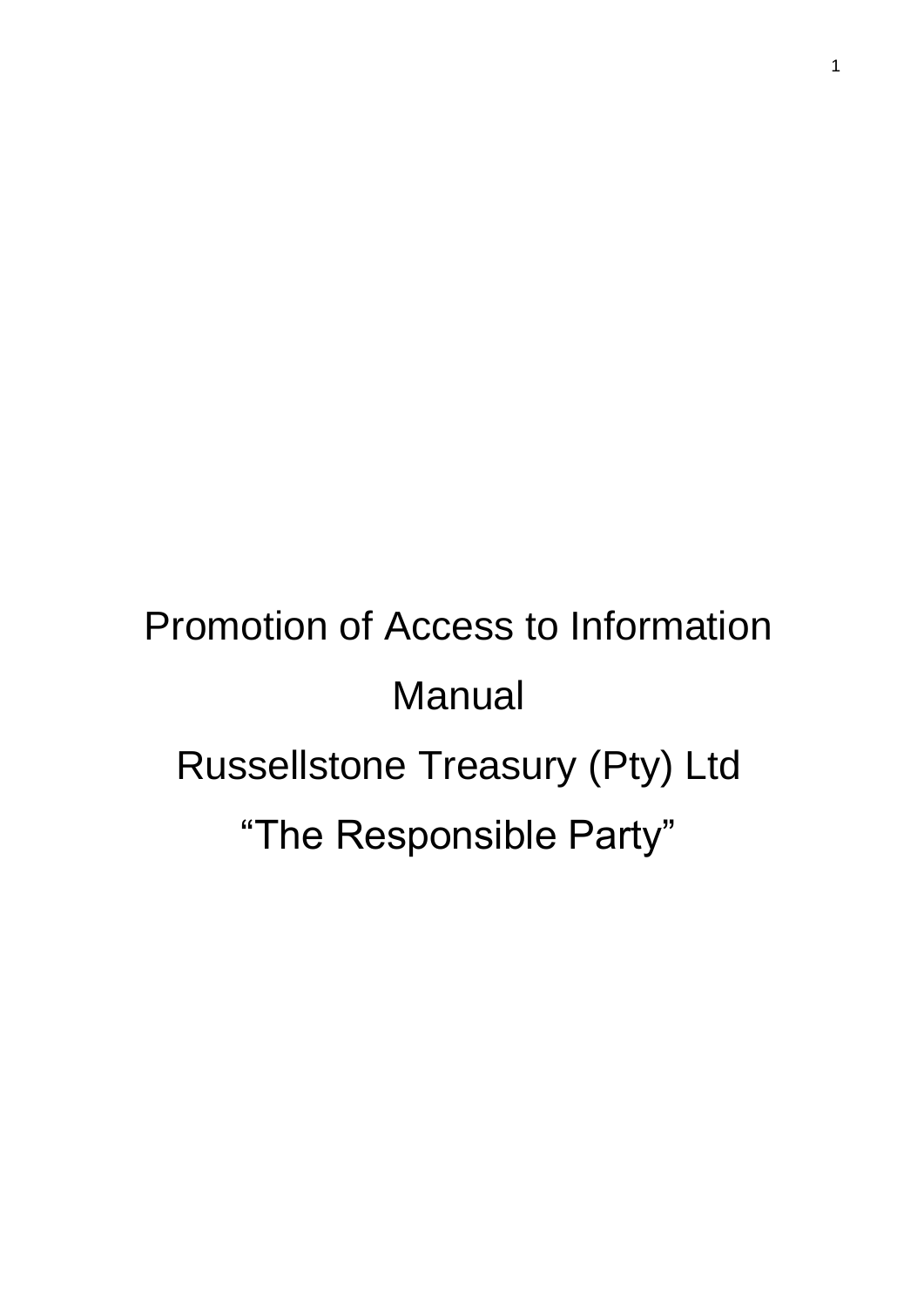# **CONTENTS**

| 1.  |  |
|-----|--|
| 2.  |  |
| 3.  |  |
| 4.  |  |
| 5.  |  |
| 6.  |  |
| 7.  |  |
| 8.  |  |
| 9.  |  |
| 10. |  |
| 11. |  |
| 12. |  |
| 13. |  |
| 14. |  |
| 15. |  |
| 16. |  |
| А.  |  |
| В.  |  |
| C.  |  |
| D.  |  |
| Ε.  |  |
| F.  |  |
| G   |  |
| Η.  |  |
| 17. |  |
| 18. |  |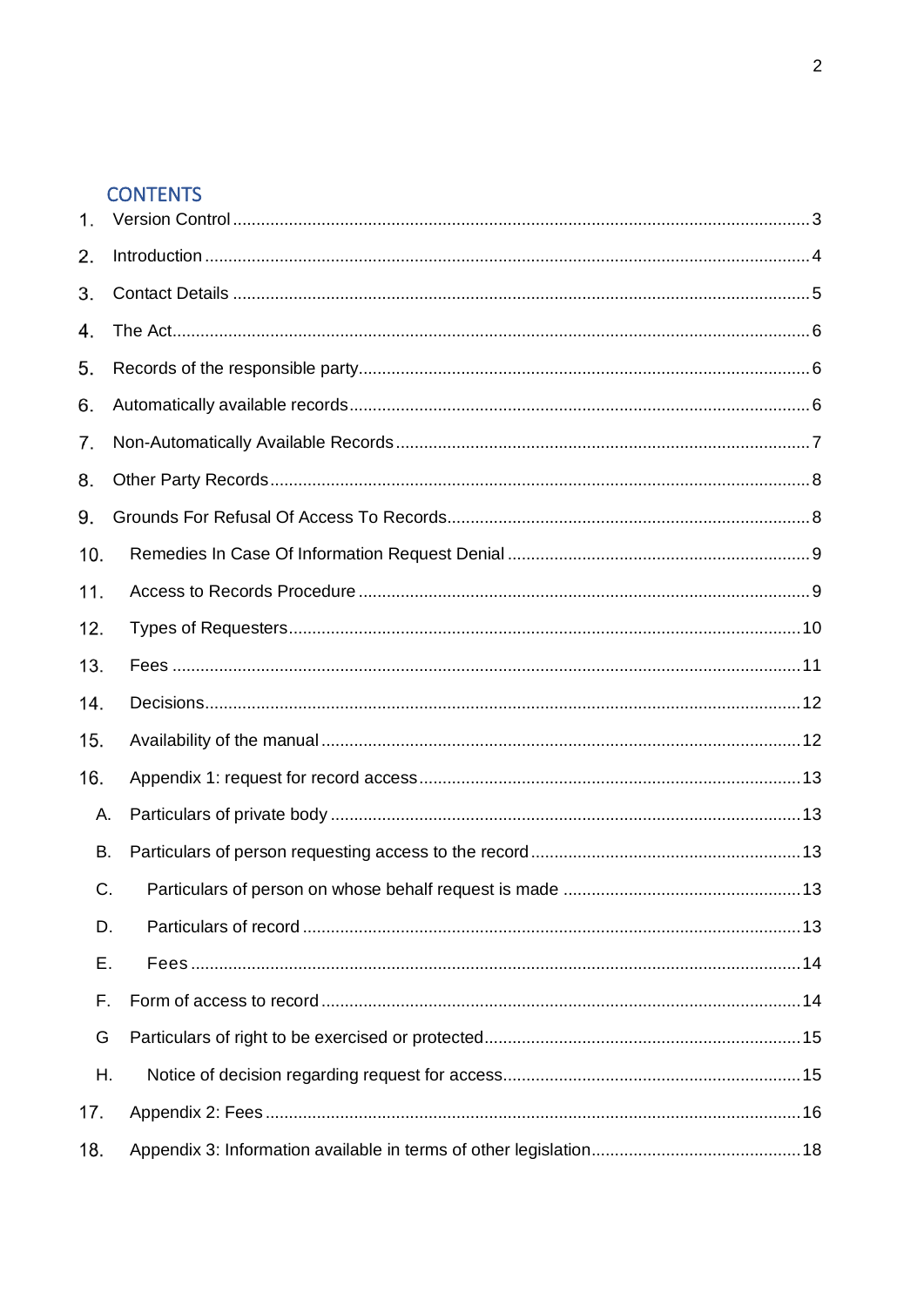# <span id="page-2-0"></span>1. VERSION CONTROL

| Version<br>number | Version<br>date | <b>Summary of changes made</b> |
|-------------------|-----------------|--------------------------------|
|                   |                 | Main Policy drafted            |
|                   |                 |                                |
|                   |                 |                                |
|                   |                 |                                |
|                   |                 |                                |

# 2. LIST OF ACRONYMS AND ABBREVIATIONS

| 1.1 | "MD"        | <b>Managing Director</b>                                            |
|-----|-------------|---------------------------------------------------------------------|
|     | 1.2 "DIO"   | Deputy Information Officer;                                         |
| 1.3 | "IO"        | Information Officer;                                                |
| 1.4 | "Minister"  | Minister of Justice and Correctional Services;                      |
|     | 1.5 "PAIA"  | Promotion of Access to Information Act No. 2 of 2000(as<br>Amended; |
| 1.6 | "POPIA"     | Protection of Personal Information Act No.4 of 2013;                |
| 1.7 | "Regulator" | Information Regulator; and                                          |
| 1.8 | "Republic"  | Republic of South Africa                                            |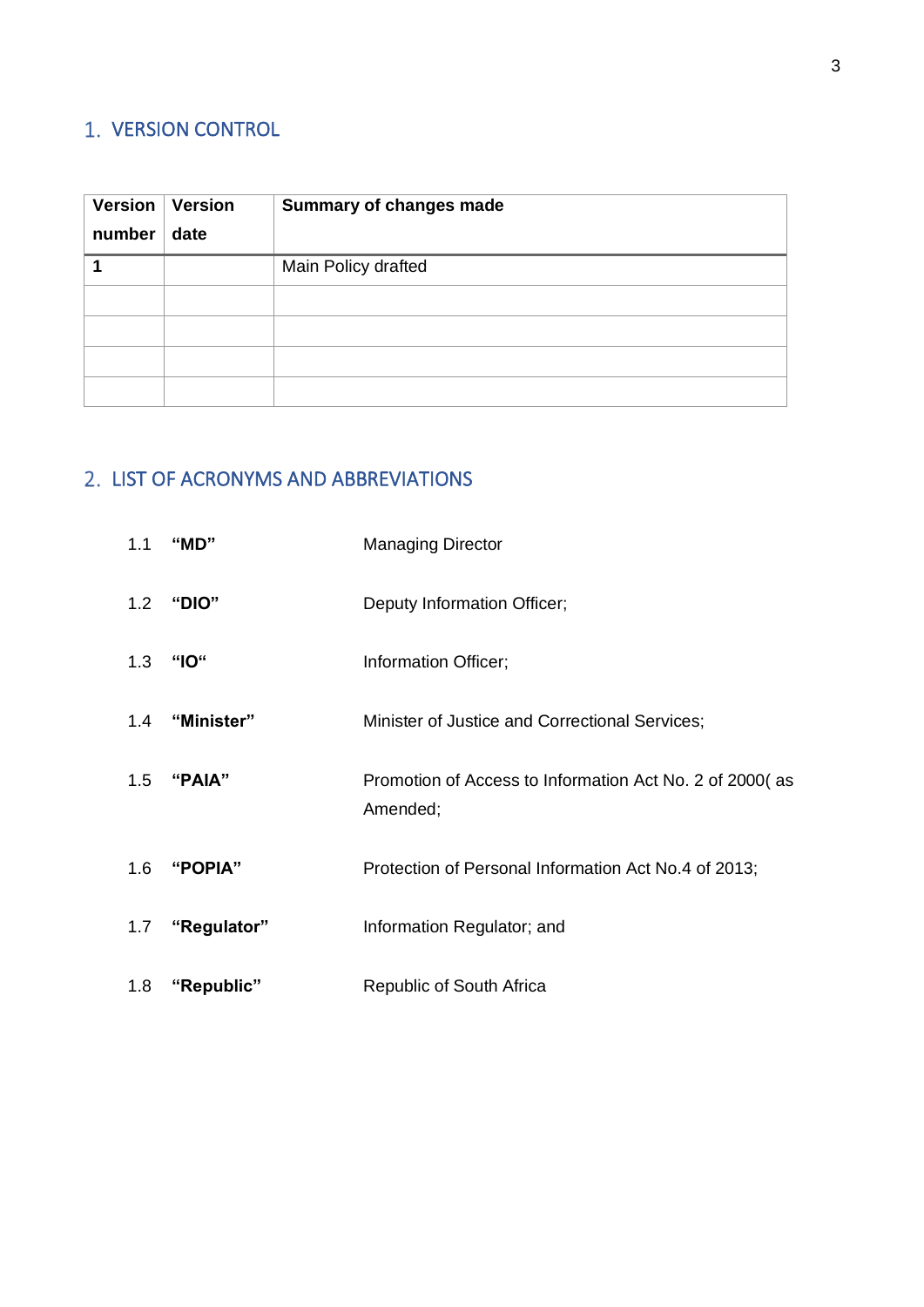# <span id="page-3-0"></span>**3. INTRODUCTION**

On 23 November 2001. The Promotion of Access to Information Act No. 2 of 2000, ("the Act") came into operation. Section 51 requires that we as a private body compile a manual providing information to the public regarding the procedure to be followed in requesting information from us for the purpose of exercising or protecting rights of those requesters. This manual is to be read with the POPIA Policy or statement of the institution as well.

When a request is made in terms of the Act, there is an obligation to release the information, except in circumstances whereby the Act expressly provides that the information must not be released, or may be withheld. The Act stipulates the requisite procedures in order to process any request for information.

Members of the public will be able to:

- review the categories of information which we possess and which they can obtain access to;
- know the process to follow when requesting information;
- access the contact details of the Information Officer and Deputy Information Officer;
- know the purpose of processing personal information and the description of categories of data subjects, if we will process personal information;

A copy of this manual is also available on our website: https://www.rstreasury.com.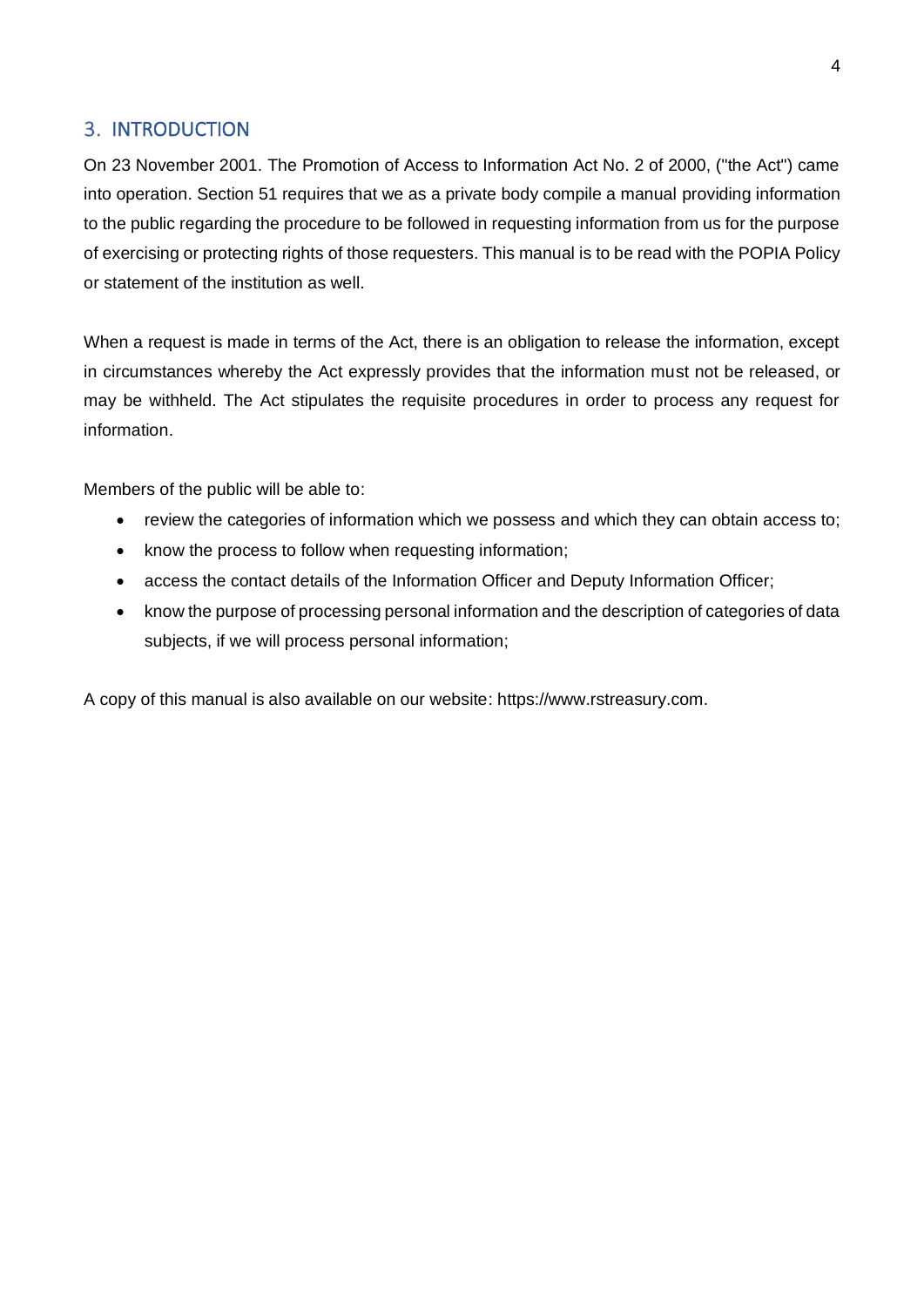# <span id="page-4-0"></span>4. CONTACT DETAILS

| Name of Private Body:                                     | Russellstone Treasury (Pty) Ltd  |
|-----------------------------------------------------------|----------------------------------|
| <b>Physical Address:</b>                                  | Stone House, 510 Makou Street,   |
|                                                           | Monument Park, Pretoria, 0181    |
| Postal Address:                                           | Stone House, 510 Makou Street,   |
|                                                           | Monument Park, Pretoria, 0181    |
| Head of Private Body:                                     | Johan Coetzee                    |
| Telephone:                                                | 012 482 6766                     |
| E-mail:                                                   | johan.coetzee@russellstone.co.za |
| Designated Information Officer:                           | Joe Muller                       |
| Telephone:                                                | 012 482 6614                     |
| E-mail:                                                   | joe.muller@russellstone.co.za    |
| Designated Deputy Information Officer: Catherine Strijdom |                                  |
| Telephone:                                                | 012 482 6635                     |
| E-mail:                                                   | catherine@russellstone.co.za     |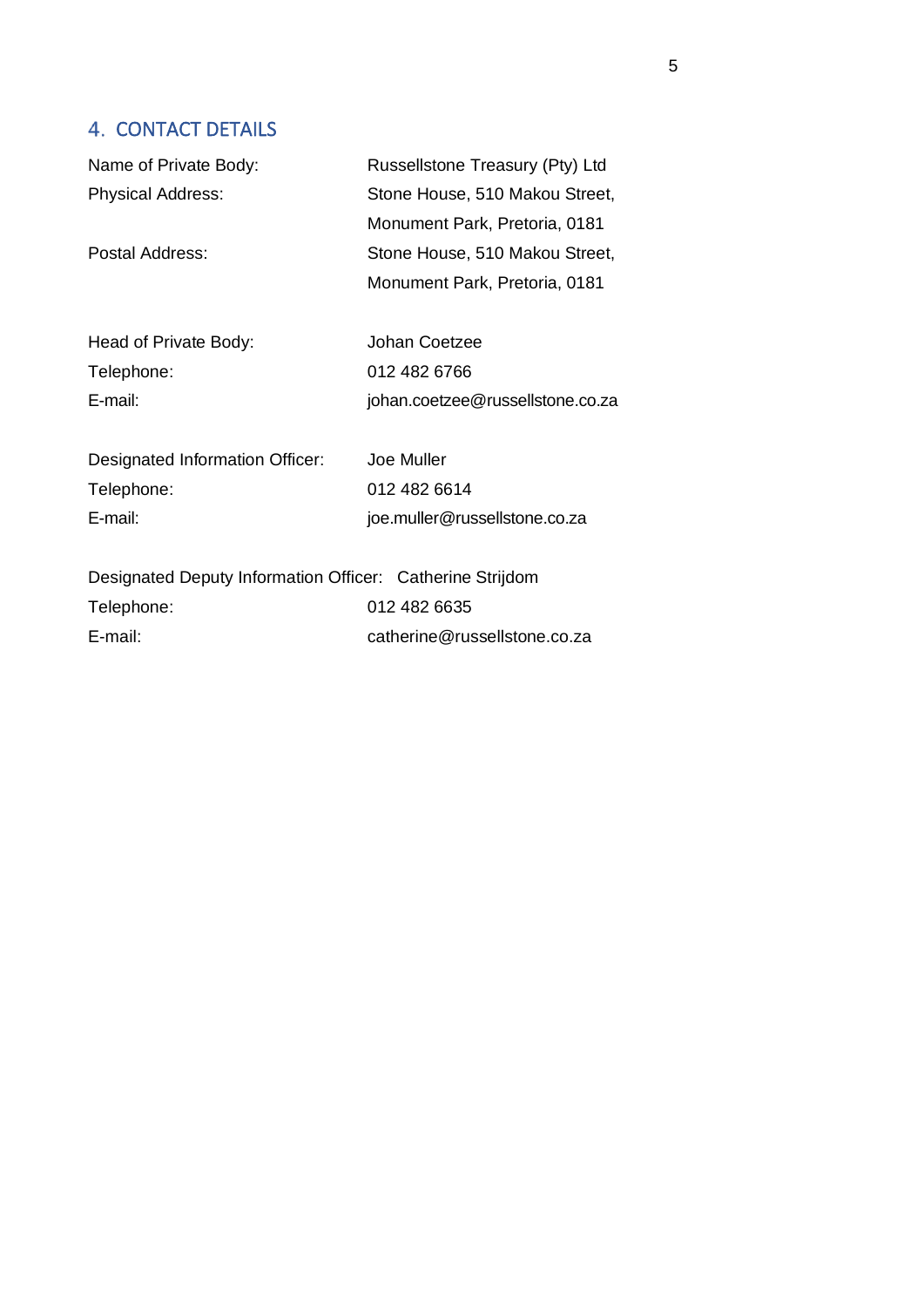# <span id="page-5-0"></span>5. THE ACT

The Act grants a requester access to records of a private body, if the record is required for the exercise or protection of any rights. If a public body lodges a request, the public body must be acting in the public interest.

Requests in terms of the Act shall be made in accordance with the prescribed procedures, at the rates provided. The forms and tariff are dealt with in paragraphs 6 and 7 of the Act.

Requesters are referred to the Guide in terms of Section 10 which has been compiled by the South African Human Rights Commission, which will contain information for the purposes of exercising Constitutional Rights. The Guide is available from the SAHRC.

The contact details of the Commission are:

| Postal Address:   | Private Bag 2700, Houghton, 2041 |
|-------------------|----------------------------------|
| Telephone Number: | +27 11 877 3600                  |
| Fax Number:       | +27 11 403 0625                  |
| Website:          | www.sahrc.org.za                 |

## <span id="page-5-1"></span>**6. RECORDS OF THE RESPONSIBLE PARTY**

This section serves as a reference to the records we hold in order to facilitate a request in terms of the Act.

It is recorded that the accessibility of the documents listed below, may be subject to the grounds of refusal set out hereinafter and in the Act.

The information is classified and grouped according to records relating to the following subjects and categories.

## <span id="page-5-2"></span>7. AUTOMATICALLY AVAILABLE RECORDS

Records that are automatically available to the public are all records of the Responsible Party lodged in terms of government requirements with various regulatory and statutory bodies, including the Registrar of Companies, and the Registrar of Deeds etc. Other records includes but are not limited to:

- Website information
- Brochures
- Pamphlets
- General Marketing campaigns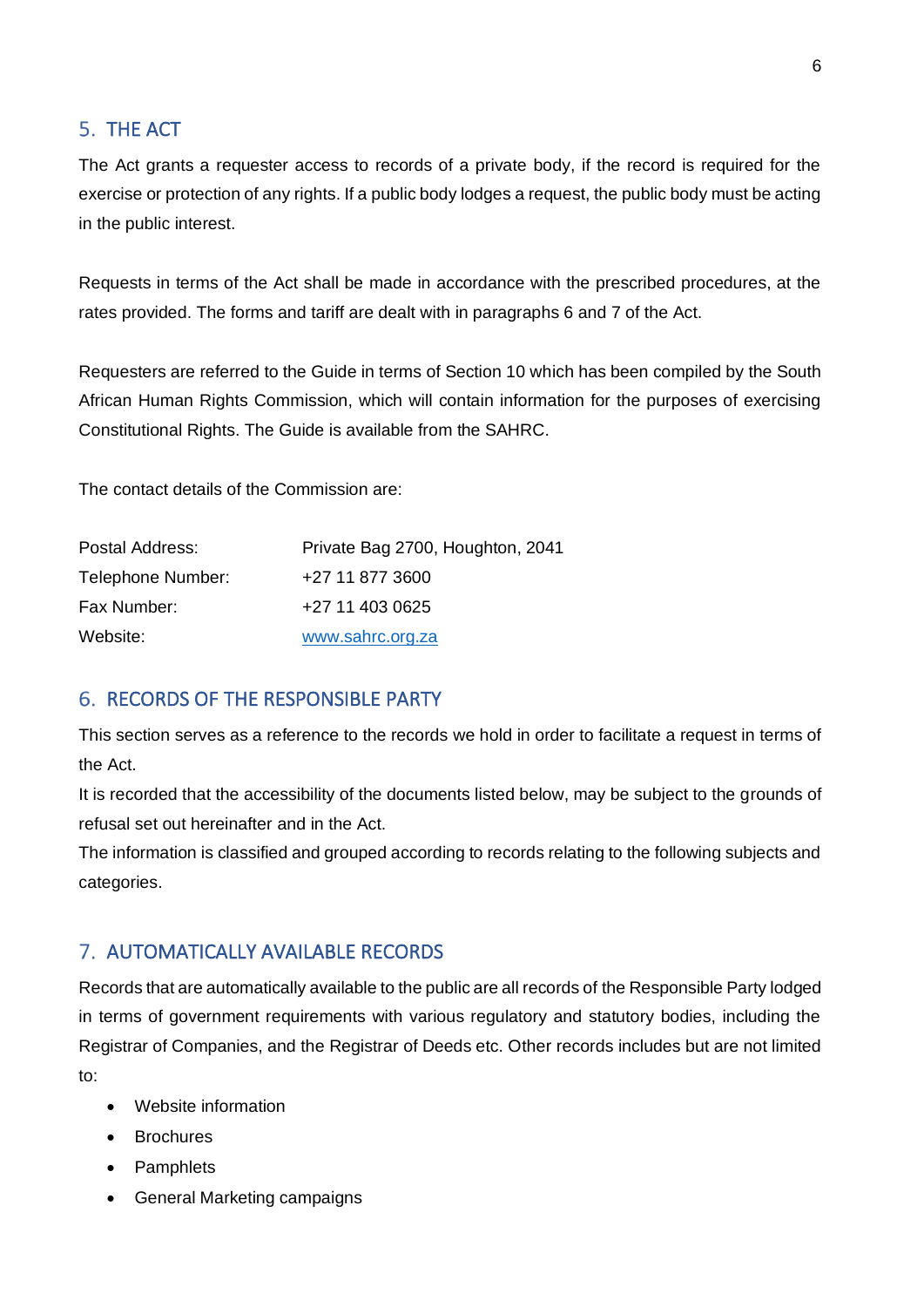# <span id="page-6-0"></span>8. NON-AUTOMATICALLY AVAILABLE RECORDS

#### **Internal Company Records**

- Operational records;
- Product & service records:
- Records held by officers of the Responsible Party;
- Statutory records;
- Taxation;
- Agreements and contracts;
- Databases;
- Financial records;
- Information technology;
- Insurance;
- Internal correspondence:
- Internal policies and procedures; and
- Marketing records.

#### **Human Resource Records**

This includes, without limitation, directors (executive and non-executive), all permanent, temporary and part-time staff, as well as contract workers.

- Internal evaluation records and performance appraisals;
- Personal records provided by and to personnel;
- Records provided by a third party relating to personnel;
- Conditions of employment and other personnel-related contractual and legal records;
- Correspondence relating to personnel; and
- Training schedules and materials.

#### **Client Related Records**

This refers to any natural or juristic entity that utilises the products and services of the Responsible Party and includes:

- Records and correspondence provided by clients;
- Records provided by a client to a third party or outsourced service provider acting for or on behalf of the Responsible Party;
- Records provided by a third party of a client;
- Any other client related record generated though the lifetime of the relationship or thereafter.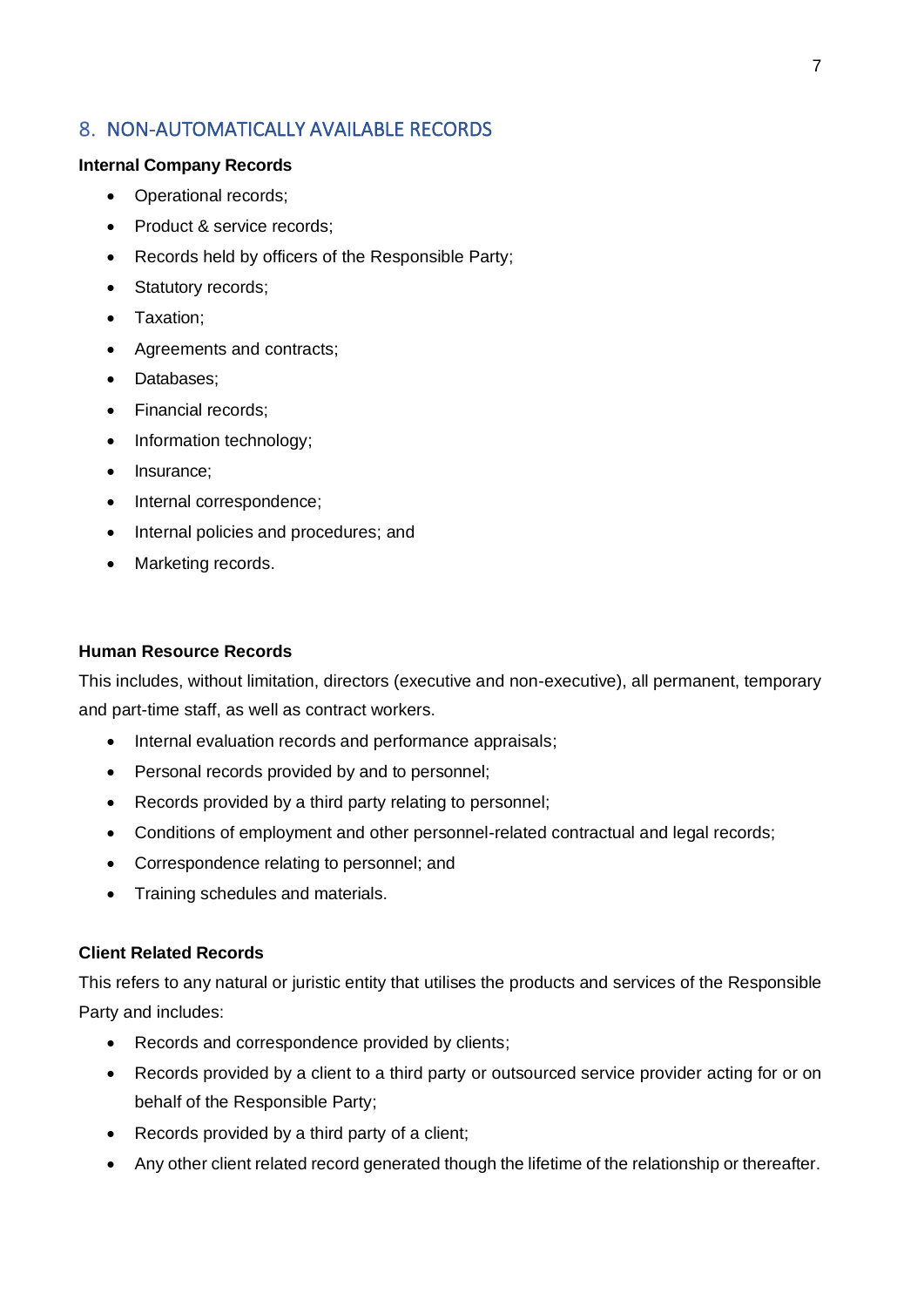# <span id="page-7-0"></span>9. OTHER PARTY RECORDS

These include:

- Internal Company Records, Human Resource, or Client records that are held by another party, as opposed to the records held by the Responsible Party;
- Records held by the Responsible Party pertaining to other parties, including without limitation, financial records, correspondence, contractual records, records provided by the other party, and records third parties have provided about the contractors/suppliers.
- the Responsible Party may possess records pertaining to other parties, including without limitation, contractors, suppliers, subsidiary/holding/sister companies, joint venture companies, and service providers. Alternatively, such other parties may possess records that can be said to belong to the Responsible Party.

It is recorded that the accessibility of the records and documents listed above, may be subject to the grounds of refusal as set out in this manual below.

## <span id="page-7-1"></span>10. GROUNDS FOR REFUSAL OF ACCESS TO RECORDS

The main grounds for the Responsible Party to refuse a request for information relates to the –

- mandatory protection of the privacy of a third party who is a natural person, which would involve
- the unreasonable disclosure of personal information of that natural person;
- mandatory protection of the commercial information of a third party, if the record contains:
	- o trade secrets of that third party;
	- o financial, commercial, scientific or technical information which disclosure could likely cause harm to the financial or commercial interests of that third party;
	- $\circ$  information disclosed in confidence by a third party to the Responsible Party, if the disclosure could put that third party at a disadvantage in negotiations or commercial competition.

Mandatory protection of confidential information of third parties if it is protected in terms of any agreement;

- mandatory protection of the safety of individuals and the protection of property;
- mandatory protection of records that would be regarded as privileged in legal proceedings;
- the commercial activities of the Responsible Party, which may include:
	- o trade secrets;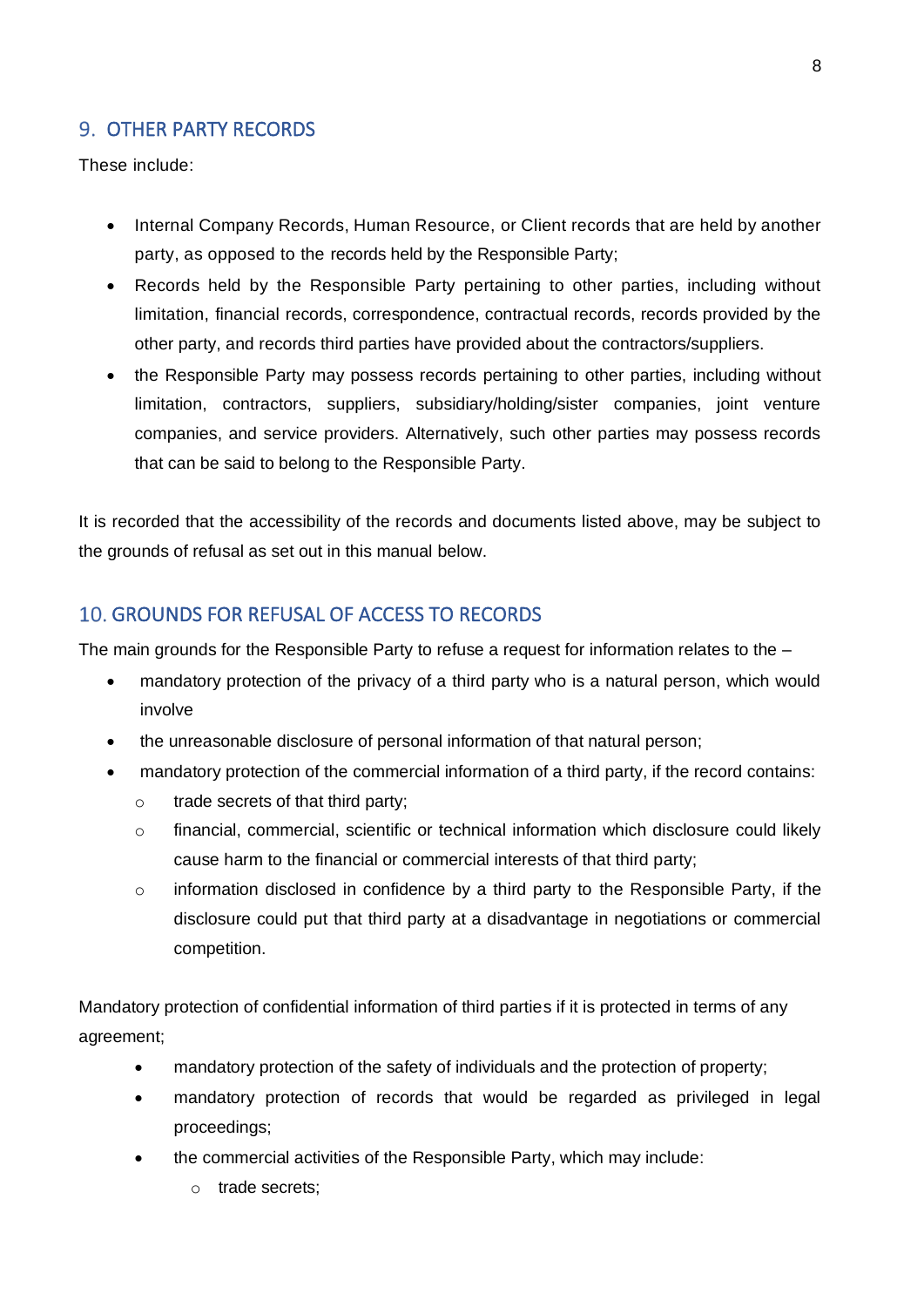- $\circ$  financial, commercial, scientific or technical information which disclosure could likely cause harm to the financial or commercial interests of the Responsible Party;
- $\circ$  information, which, if disclosed, could put the Responsible Party at a disadvantage in negotiations or commercial competition;
- $\circ$  a computer programme which is owned by the Responsible Party, and which is protected by copyright.

The research information of the Responsible Party or a third party, if its disclosure would disclose the identity of the Responsible Party, the researcher or the subject matter of the research, and would place the research at a serious disadvantage.

Requests for information that are clearly frivolous or vexatious or which involve an unreasonable diversion of resources shall be refused.

# <span id="page-8-0"></span>11. REMEDIES IN CASE OF INFORMATION REQUEST DENIAL

#### **Internal Remedies**

The decision made by the Information Officer is final and requesters will have to exercise such external remedies at their disposal if the request for information is refused and the requester is not satisfied with the answer supplied by the Information Officer.

#### **External Remedies**

A requester that is dissatisfied with the information officer's refusal to disclose information, may within 30 calendar days of notification of the decision, apply to a Court for relief.

Likewise, a third party dissatisfied with the information officer's decision to grant a request for information, may within 30 calendar days of notification of the decision, apply to a Court for relief. For purposes of the Act, the Courts that have jurisdiction over these applications are the Constitutional Court, the High Court or another court of similar status.

## <span id="page-8-1"></span>12. ACCESS TO RECORDS PROCEDURE

The requester must comply with all the procedural requirements contained in the Act relating to the request for access to any of the above categories of information.

The requester must complete the prescribed form in Appendix "1" enclosed herewith, and submit same as well as payment of a request fee and a deposit, if applicable, to the information officer or the designated deputy information officer, at the postal or physical address, facsimile number or electronic mail address.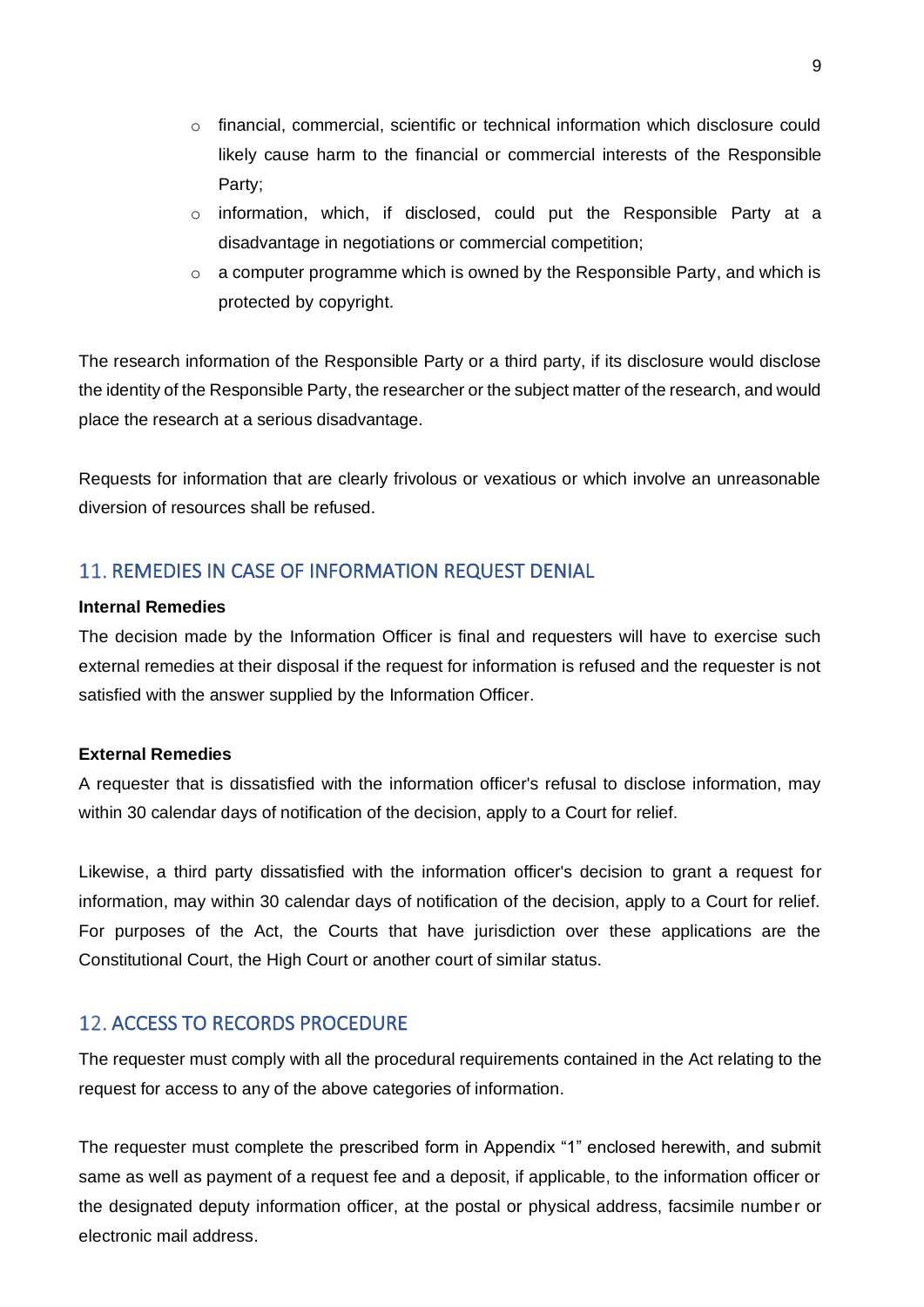The prescribed form which is also available on the South African Human Rights Commission's website [\(www.sahrs.org.za\)](http://www.sahrs.org.za/) and the Department of Justice and Constitutional Development's website [\(www.doj.gov.za\)](http://www.doj.gov.za/) must be filled in with enough particularity to at least enable the information officer to identify:

- the record or records requested;
- the identity of the requester;
- which, form of access is required, if the request is granted;
- the postal address or facsimile number of the requester.

The requester must state that he/she/it requires the information in order to exercise or protect a right, and clearly state what the nature of the right is so to be exercised or protected. In addition, the requester must clearly specify why the record is necessary to exercise or protect such a right.

the Responsible Party will process the request within 30 calendar days unless the requester has stated special reasons which would satisfy the information officer that circumstances dictate that the above time periods not be complied with. The requester shall be informed in writing whether access was granted or denied. If, in addition, the requester requires the reasons for the decision in any other manner, he/she must state the manner and the particulars so required.

If a request is made on behalf of another person, then the requester must submit proof of the capacity in which the requester is making the request to the reasonable satisfaction of the information officer.

If a requester is unable to complete the prescribed form because of illiteracy or disability, such a person may make the request orally.

The requester must pay the prescribed fee as detailed in this policy before any further processing can take place.

# <span id="page-9-0"></span>13. TYPES OF REQUESTERS

Records held by the Responsible Party may be accessed by requests only once the prerequisite requirements for access have been met.

A requester is any person making a request for access to a record of the Responsible Party. There are two types of requesters: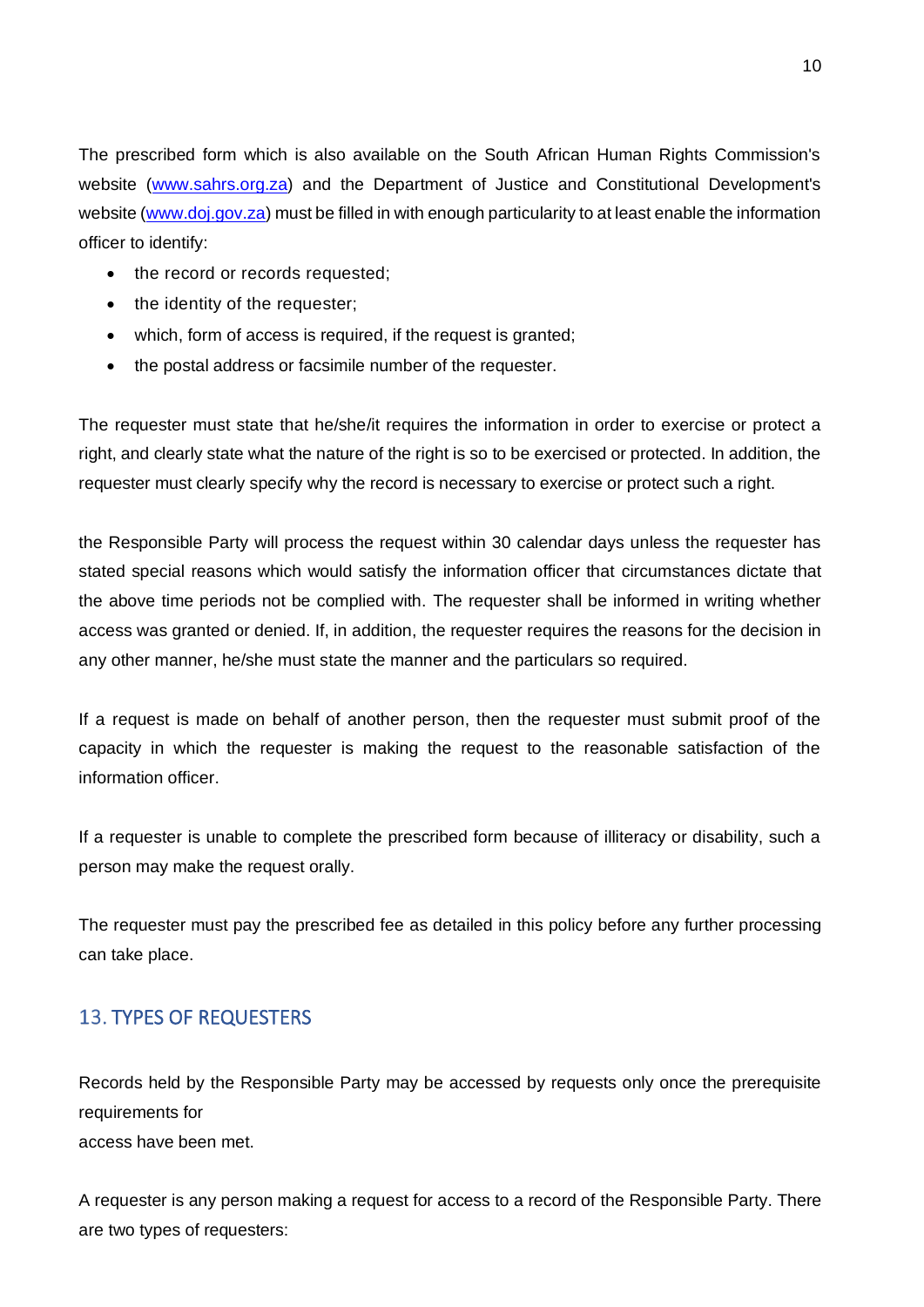#### **Personal Requester**

- A personal requester is a requester who is seeking access to a record containing personal information about the requester.
- the Responsible Party will voluntarily provide the requested information, or give access to any record with regard to the requester's personal information. The prescribed fee for reproduction of the information requested will be charged.

#### **Other Requester**

The requester (other than a personal requester) is entitled to request access to information on third parties. However, the Responsible Party is not obliged to voluntarily grant access. The requester must fulfil the prerequisite requirements for access in terms of the Act, including the payment of a request and access fee.

## <span id="page-10-0"></span>14. FFFS

The Act provides for two types of fees, namely:

- a request fee, which will be a standard fee; and
- an access fee which must be calculated by taking into account reproduction costs, search and preparation time and cost, as well as postal costs.

When the request is received by the information officer, such officer shall by notice require the requester, other than a personal requester, to pay the prescribed request fee (if any), before further processing of the request.

If the search for the record has been made and the preparation of the record for disclosure, including arrangement to make it available in the requested form, requires more than the hours prescribed in the regulations for this purpose, the information officer shall notify the requester to pay as a deposit, the prescribed portion of the access fee which would be payable if the request is granted.

The information officer shall withhold a record until the requester has paid the fees as indicated in "Appendix 2".

A requester whose request for access to a record has been granted, must pay an access fee for reproduction and for search and preparation, and for any time reasonably required in excess of the prescribed hours to search for and prepare the record for disclosure including making arrangements to make it available in the request form.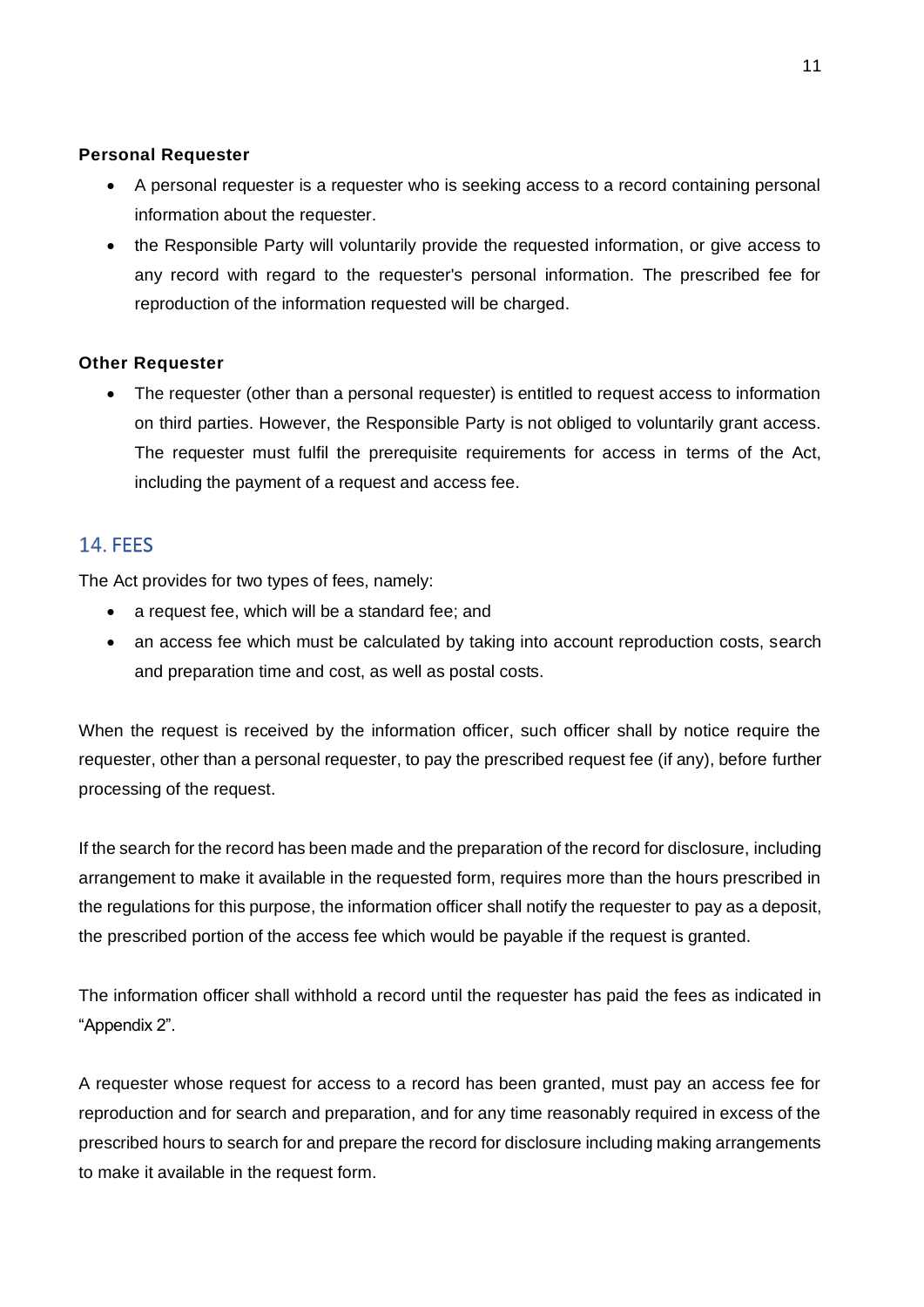If a deposit has been paid in respect of a request for access, which is refused, then the information officer must repay the deposit to the requester.

## <span id="page-11-0"></span>**15. DECISIONS**

the Responsible Party will, within 30 calendar days of receipt of the request, decide whether to grant or decline the request and give notice with reasons (if required) to that effect.

The 30 calendar day period with which the Responsible Party has to decide whether to grant or refuse the request, may be extended for a further period of not more than 30 calendar days if the request is for a large number of information, or the request requires a search for information held at another office of the Responsible Party, and the information cannot reasonably be obtained within the original 30 calendar day period. the Responsible Party will notify the requester in writing should an extension be sought.

# <span id="page-11-1"></span>**16. AVAILABILITY OF THE MANUAL**

The manual is made available in terms of Regulation Number R 187 of 15 February 2002 and is available on our website, at our registered offices and the offices of the South African Human Rights Commission on the contact details as stated in this policy.

## 17. UPDATING THE MANUAL

The MD of Russellstone Treasury (Pty) Ltd will update this manual as and when updates are deemed necessary.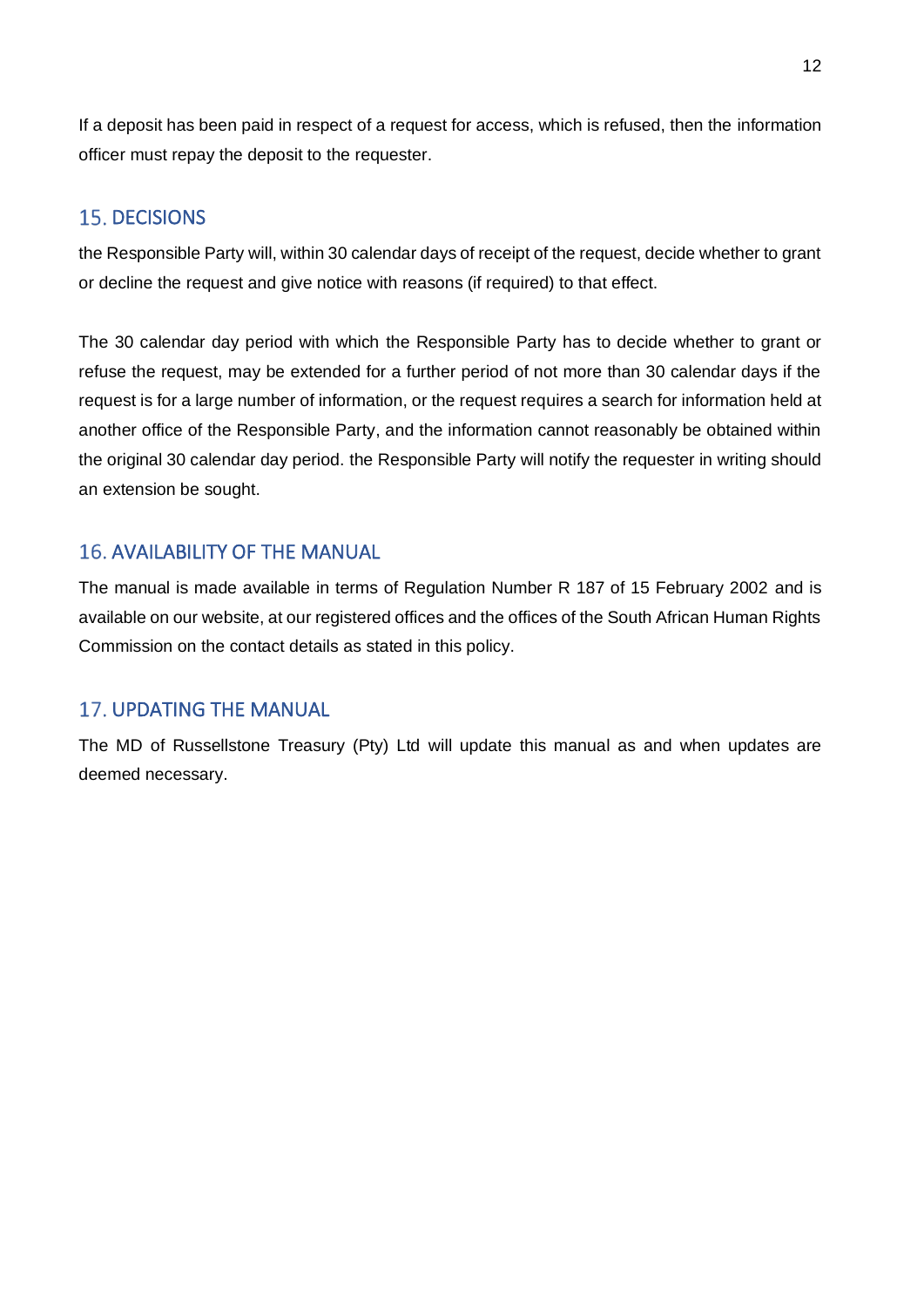# <span id="page-12-0"></span>18. APPENDIX 1: REQUEST FOR RECORD ACCESS

## <span id="page-12-1"></span>A. Particulars of private body

| Russellstone Treasury (Pty) Ltd | Registration Number 2013/176186/07 |
|---------------------------------|------------------------------------|
| Information Officer             | Joe Muller                         |
| Deputy Information Officer      | Catherine Strijdom                 |

#### <span id="page-12-2"></span>B. Particulars of person requesting access to the record

| (a) | The particulars of the person who requests access to the record must be given below.                |
|-----|-----------------------------------------------------------------------------------------------------|
| (b) | The address and/or fax number in the Republic to which the information is to be sent must be given. |
| (c) | Proof of the capacity in which the request is made, if applicable, must be attached.                |

Full names and surname:

Identity number:

Postal address:

Fax number:

Telephone number:

E-mail address:

Capacity in which request is made, when made on behalf of another person:

#### <span id="page-12-3"></span>C. Particulars of person on whose behalf request is made

This section must be completed *ONLY if* a request *for information is* made on behalf of *another* person.

Full names and surname:

Identity number:

## <span id="page-12-4"></span>D. Particulars of record

(a) Provide full particulars of the record to which access is requested, including the reference number if that is known to you, to enable the record to be located. (b) If the provided space is inadequate, please continue on a separate folio and attach it to this form.

The requester must sign all the additional folios.

- 1 Description of record or relevant part of the record:
- 2 Reference number, if available:
- 3 Any further particulars of record: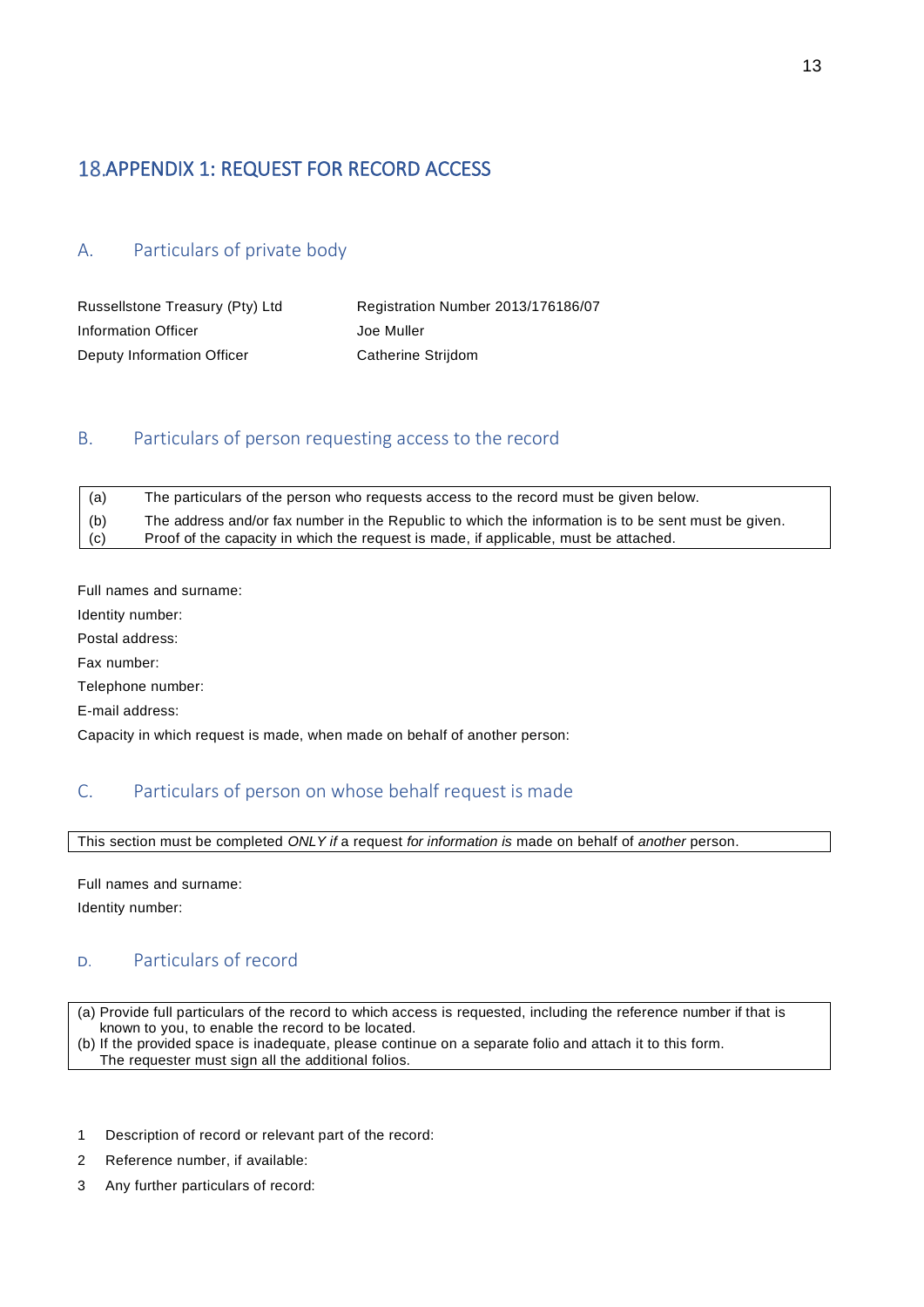#### <span id="page-13-0"></span>E. Fees

- (a) A request for access to a record, other *than* a record containing personal information about yourself, will be processed only after a request fee has been paid.
- (b) You will be *notified of the amount required to be paid as the request fee.*<br>(c) The fee payable for access to a record depends on the form *in which* acc
- (c) The fee payable for access to a record depends *on* the form *in which* access is required and the reasonable time *required* to search for and prepare a record.
- (d) If you qualify for exemption *of* the payment *of* any fee, please state the reason for exemption.

Reason for exemption from payment of fees:

## <span id="page-13-1"></span>F. Form of access to record

If you are prevented by a disability to read, view or listen to the record in the form of access provided for in 1 to 4 hereunder, state your disability and indicate in which form the record is required.

| Disability:                                                                                                                                                 | Form in which record is required |  |
|-------------------------------------------------------------------------------------------------------------------------------------------------------------|----------------------------------|--|
| Form in which record is required:                                                                                                                           |                                  |  |
| Mark the appropriate box with an X.                                                                                                                         |                                  |  |
|                                                                                                                                                             |                                  |  |
| NOTES:                                                                                                                                                      |                                  |  |
| Compliance with your request in the specified form may depend on the form in which the record is<br>(a)<br>available.                                       |                                  |  |
| (b) Access in the form requested may be refused in certain circumstances. In such a case you will be<br>informed if access will be granted in another form. |                                  |  |
| The fee payable for access for the record, if any, will be determined partly by the form in which access is<br>(C)<br>requested.                            |                                  |  |

| 1. If the record is in written or printed form:                                |                                        |  |                                                                                                |                                             |
|--------------------------------------------------------------------------------|----------------------------------------|--|------------------------------------------------------------------------------------------------|---------------------------------------------|
|                                                                                | copy of record*                        |  | inspection of record                                                                           |                                             |
|                                                                                | 2. If record consists of visual images |  |                                                                                                |                                             |
|                                                                                |                                        |  | this includes photographs, slides, video recordings, computer-generated images, sketches, etc) |                                             |
|                                                                                | view the images                        |  | copy of the images"                                                                            | transcription of the                        |
|                                                                                |                                        |  |                                                                                                | images*                                     |
|                                                                                |                                        |  | 3. If record consists of recorded words or information which can be reproduced in              |                                             |
| sound:                                                                         |                                        |  |                                                                                                |                                             |
|                                                                                | listen to the soundtrack               |  | transcription of soundtrack*                                                                   |                                             |
|                                                                                | audio cassette                         |  | written or printed document                                                                    |                                             |
| 4. If record is held on computer or in an electronic or machine-readable form: |                                        |  |                                                                                                |                                             |
|                                                                                | printed copy of record*                |  | printed copy of information                                                                    | copy in computer readable form <sup>*</sup> |
|                                                                                |                                        |  | derived from the record"                                                                       | (stiffy or compact disc)                    |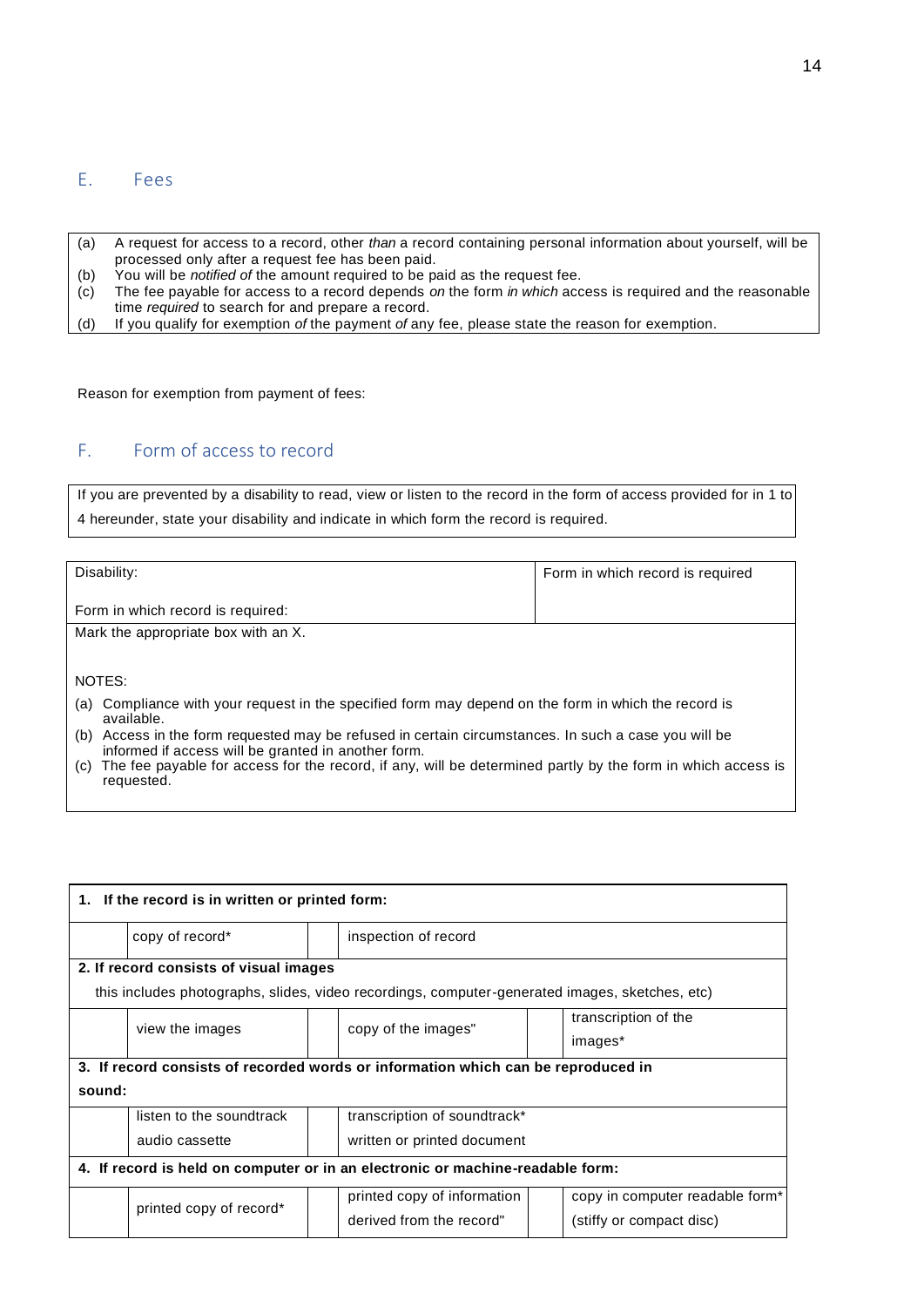| 'If you requested a copy or transcription of a record (above), do you wish the |            |           |
|--------------------------------------------------------------------------------|------------|-----------|
| copy or transcription to be posted to you?                                     | <b>YES</b> | <b>NO</b> |
| Postage is payable.                                                            |            |           |

## <span id="page-14-0"></span>G Particulars of right to be exercised or protected

If the provided space is inadequate, please continue on a separate folio and attach it to this form. The requester must sign all the additional folios.

- 1. Indicate which right is to be exercised or protected:
- 2. Explain why the record requested is required for the exercise or protection of the aforementioned right:

## <span id="page-14-1"></span>H. Notice of decision regarding request for access

You will be notified in writing whether your request has been approved/denied. If you wish to be informed in another manner, please specify the manner and provide the necessary particulars to enable compliance with your request.

How would you prefer to be informed of the decision regarding your request for access to the record?

|  |  | Signed at……………………………………………… day of ………………………………2022 |
|--|--|-----------------------------------------------------|
|  |  |                                                     |

SIGNATURE OF REQUESTER / PERSON ON WHOSE BEHALF REQUEST IS MADE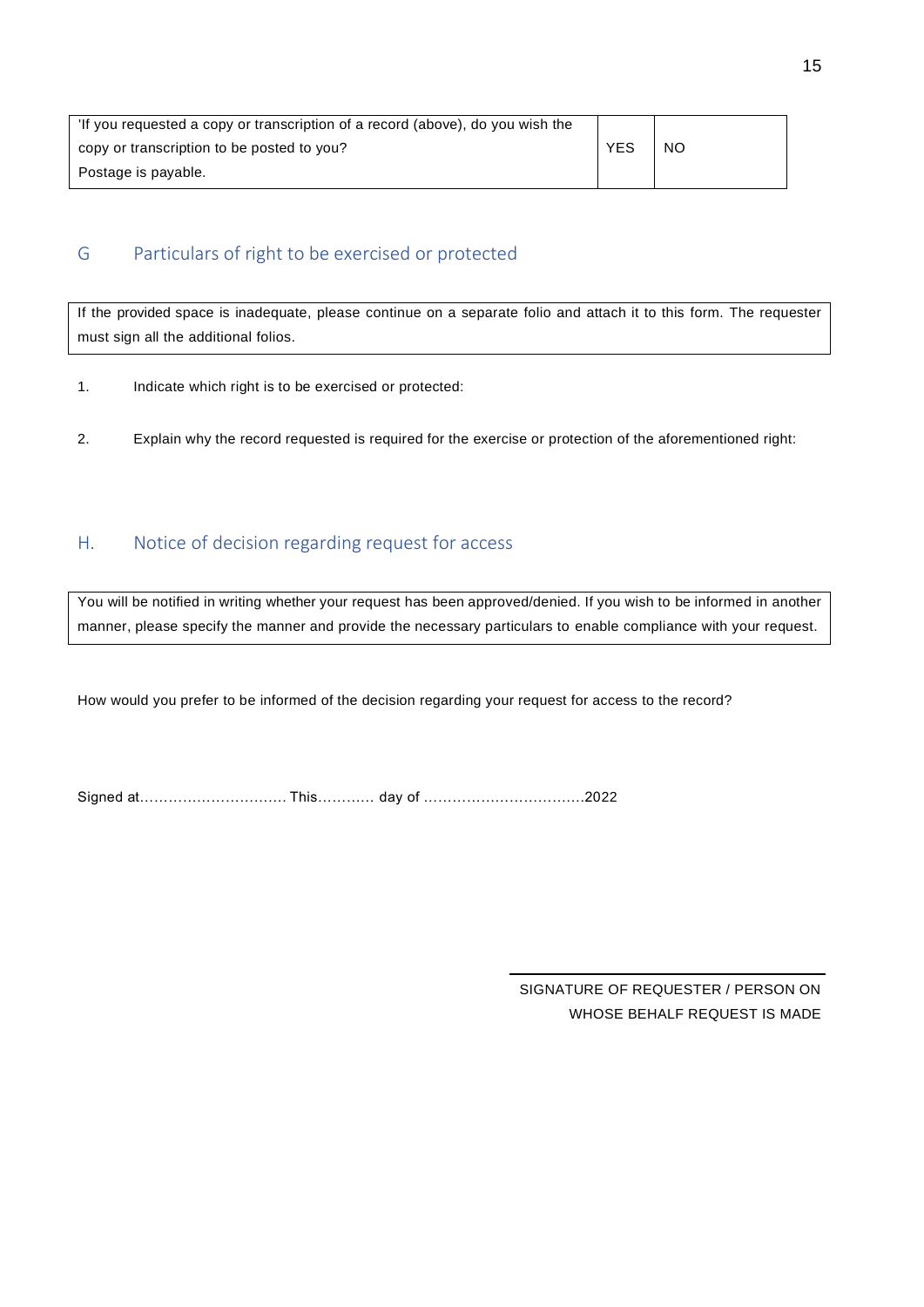#### <span id="page-15-0"></span>19. APPENDIX 2: FEES

The fees chargeable by private bodies are contained in Part III of Annexure "A" of the Regulations. A copy of Part III is attached for your convenience. The present charges are as follows:

#### **1. Copies of a manual**

Should an individual require a copy of the Responsible Party's manual, a fee of R0.60 is chargeable for every photocopy of an A4 page or part thereof.

#### **2. Reproduction fees**

Reproduction fees apply to obtaining copies or transcriptions of information that is automatically available from the private body.

#### **3. Access fees**

Access fees are chargeable for copies or transcriptions of information requested under this Act.

#### **4. Other fees**

A request fee of R50.00 is payable by a requester who is seeking access to a record containing information which is not personal to the requester.

A search fee may be charged at a rate of R30,00 per hour or part thereof for searching and preparing the record for disclosure provided such time was reasonably required for that purpose.

If the request is not limited to records containing information that is personal to the requester and if the business head of the Responsible Party is of the opinion that the time taken to give effect to the request will exceed six hours, the requester can be called upon to pay a deposit of not more than one third of an estimate of the access fee which will become payable\*\*<sup>5</sup>.

If a copy of a record is posted to a requester, the requester is obliged to pay the actual postage payable.

#### **FEES IN RESPECT OF PRIVATE BODIES**

- 1. The fee for a copy of the manual as is R1,10 for every photocopy of an A4 size page or part thereof.
- 2. The fees for reproduction are as follows: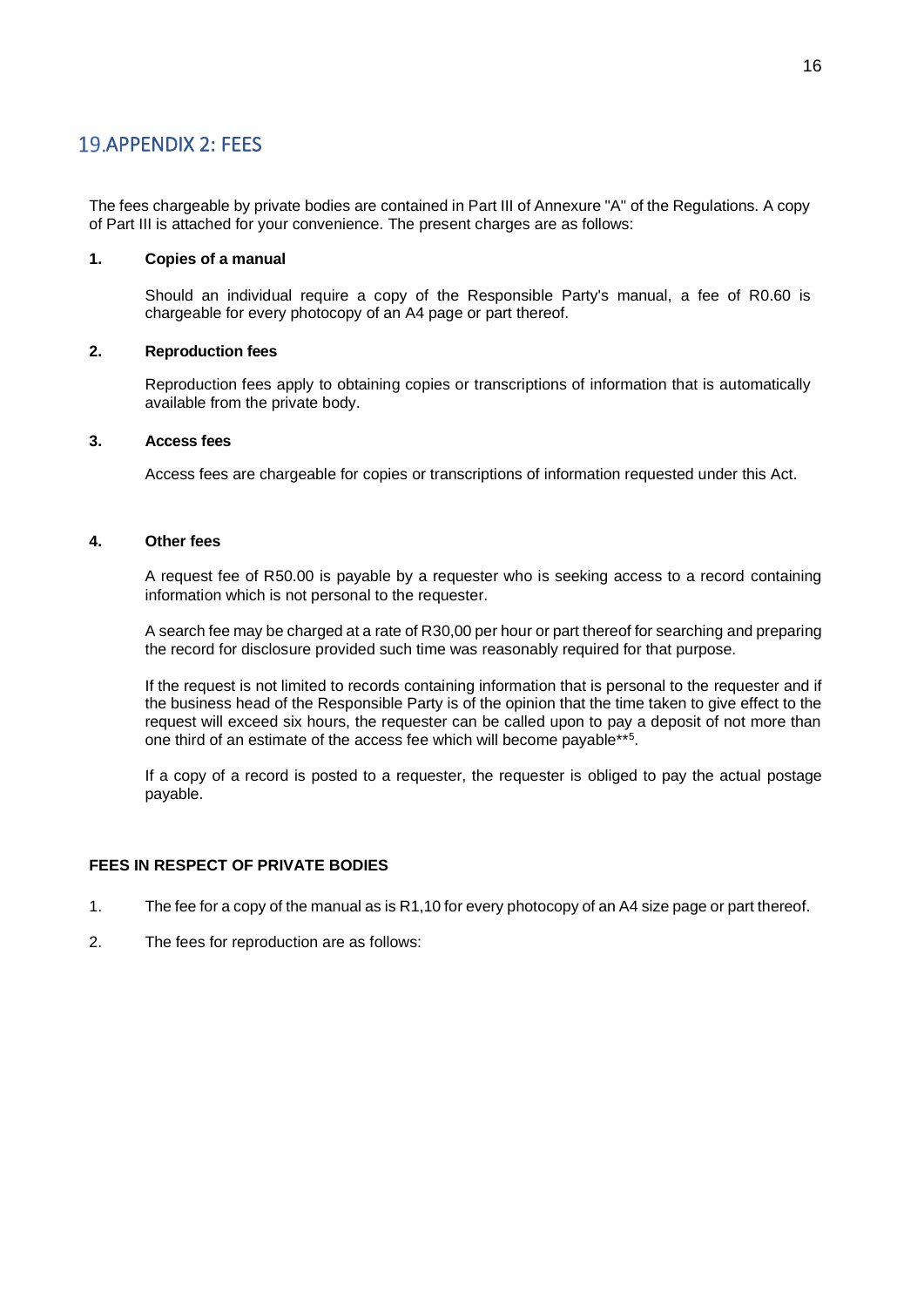|     |      |                                                                                    | R     |
|-----|------|------------------------------------------------------------------------------------|-------|
| (a) |      | For every photocopy of an A4 size page or part thereof                             | 1,10  |
| (b) |      | For every printed copy of an A4 size page or part thereof held on a computer or in |       |
|     |      | electronic or machine readable form                                                | 0.75  |
| (c) |      | For a copy in a computer readable form on:                                         |       |
|     | (i)  | Compact disc.                                                                      | 70,00 |
| (d) |      | For a transcription of visual images, for an A4 size page or part thereof;         | 40.00 |
|     | (ii) | For a copy of visual images.                                                       | 60.00 |
| (e) | (i)  | For a transcription of an audio record, for an A4 size page or part thereof;       | 20,00 |
|     | (ii) | For a copy of an audio record.                                                     | 30,00 |
|     |      |                                                                                    |       |

- 3. The request fee payable by a requester, other than a personal requester, referred to in regulation 11(2) is R50,00.
- 2. For purposes of section 54(2) of the Act, the following applies:
	- (a) Six hours as the hours to be exceeded before a deposit is payable; and (b) one third of the access fee is payable as a deposit by the requester.
	- one third of the access fee is payable as a deposit by the requester.
- 3. The actual postage is payable when a copy of a record must be posted to a requester.
- 4. Value Added Tax (VAT) must be added to all fees prescribed in terms of the Regulations to the Act.